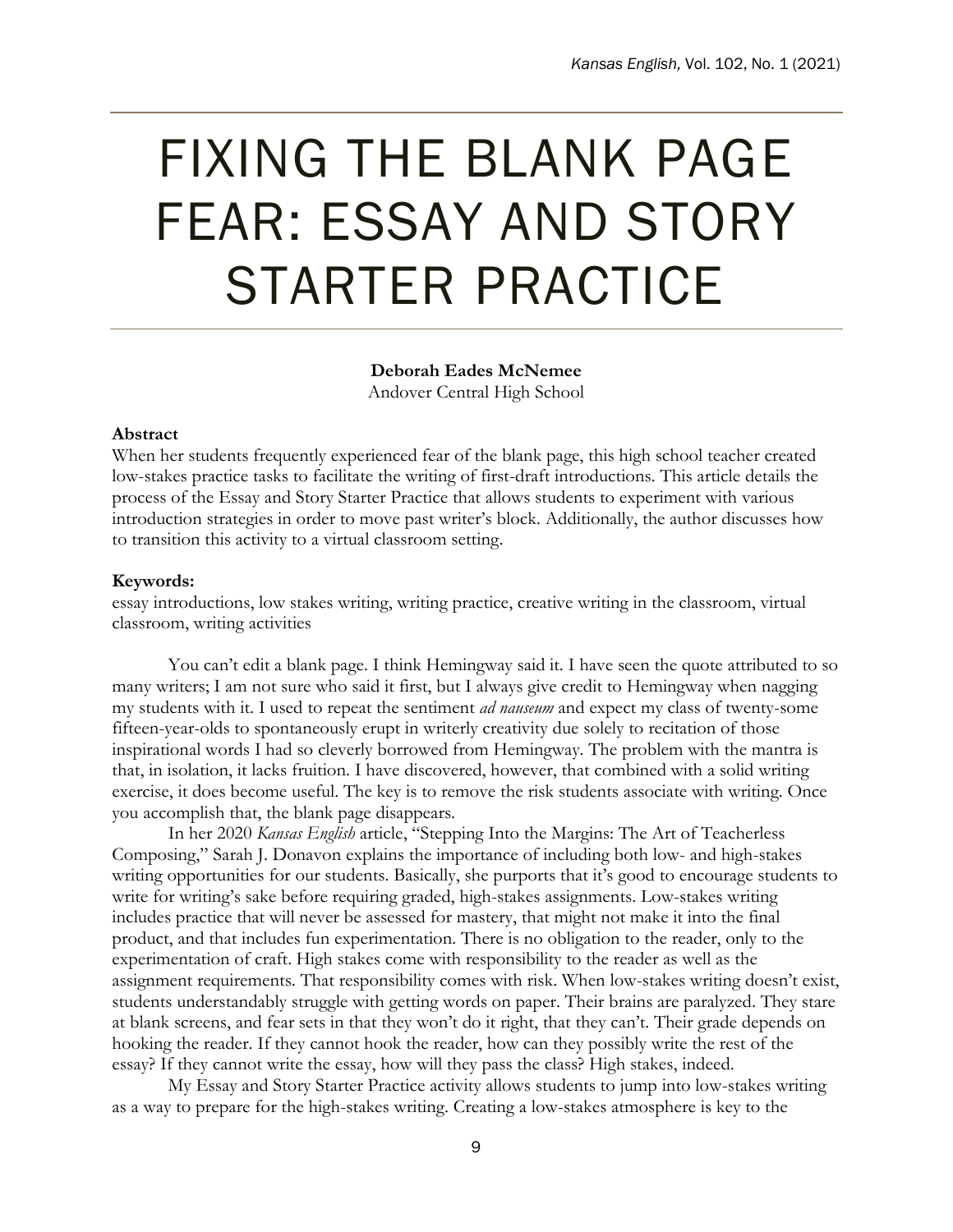success of this activity and, consequently, the success of the student. Practice opportunities build rapport and confidence, two elements conducive to learning. The authors of *Leaders of Their Own*  Learning: Transforming Schools Through Student-Engaged Assessment address this idea, concluding that "having the opportunity to practice will help [students] see how the techniques affect their teacher's instruction and ultimately their understanding of the material" (Berger, 2014, p. 63). They go on to say that "a deeper level of student understanding, including the ability to apply knowledge to a new problem ... will only be evident by engaging students in a task" (p. 64). Rather than simply explaining that students need to hook the reader with their introductions, why not engage them in the task in a low-stakes, cooperative way?

The beauty of the Essay and Story Starter practice is that it can be a stand-alone activity or it can be part of the process that eventually results in a final draft. Students can simply practice expositions periodically so that by the time they need to compose a story or essay as an assignment, they are comfortable enough to take off on their own. Another option is to have students practice various introduction techniques in order to choose one that will best fit a specific assignment. Also, as the name suggests, with a few tweaks, this banishing of the blank page can be used as effectively for creative writing as it can for analytical writing.

To create a team-based atmosphere for learning which in turn builds classroom trust, I approach the practice as a request for assistance. I explain that many students struggle at the beginning of the writing process. Then I share that even professional writers experience those same fears. Some of them have developed tricks to get their writer brains going again. I wonder if they, the students, would help me discern which one of these tricks is most effective. It will require all students to try each approach and then simply tell me what they think. Students don't feel the pressure of performance. Instead, they want to experiment as a way of helping me find the answer. We are figuring it out together.

The Essay and Story Starter Practice exercise is a pretty simple process spread over three days. (If using it as stand-alone practice, spread it out over weeks, if you want.) Each day, students are introduced to an explanation of a writer's trick, a sample, and an opportunity to emulate it. Students share their practice and discuss metacognitive elements. What were they thinking while they were writing? How did they go about deciding on word choice, sentence structure, or content? As we wrap up the activity, I ask them what they liked and did not like about this method. The discussion creates enthusiasm for the next day's experiment.

Following is the basic script I use when we are ready to begin composing the rough draft of an essay. At this point, research and thesis statements are already complete.

#### **The Process Script**

#### **Step 1: Introduce the Writer Trick**

In his bestselling book, *The Boys in the Boat* (2013), author Daniel James Brown begins each chapter with a powerful quote. The quotes prepare the reader for either an exciting element of the story or for an underlying message. For example, chapter ten starts with this quote from George Yeoman Pocock, the man who crafted the best rowing shells in the world, including the one used by America's 1936 gold-medal Olympic rowing team: "A boat is a sensitive thing, an eight-oared shell, and if it isn't let go free, it doesn't work for you" (p. 173). The chapter goes on to explore the physical and emotional harmony necessary for a rowing team to achieve success.

(Here, we read excerpts from the chapter connected to the quote.)

#### **Step 2: Invite Students to Practice**

Let's try this one. Choose a quote from your dialectical journal that supports your thesis statement and write it at the top of your paper. Next, explain the meaning of that quote and how it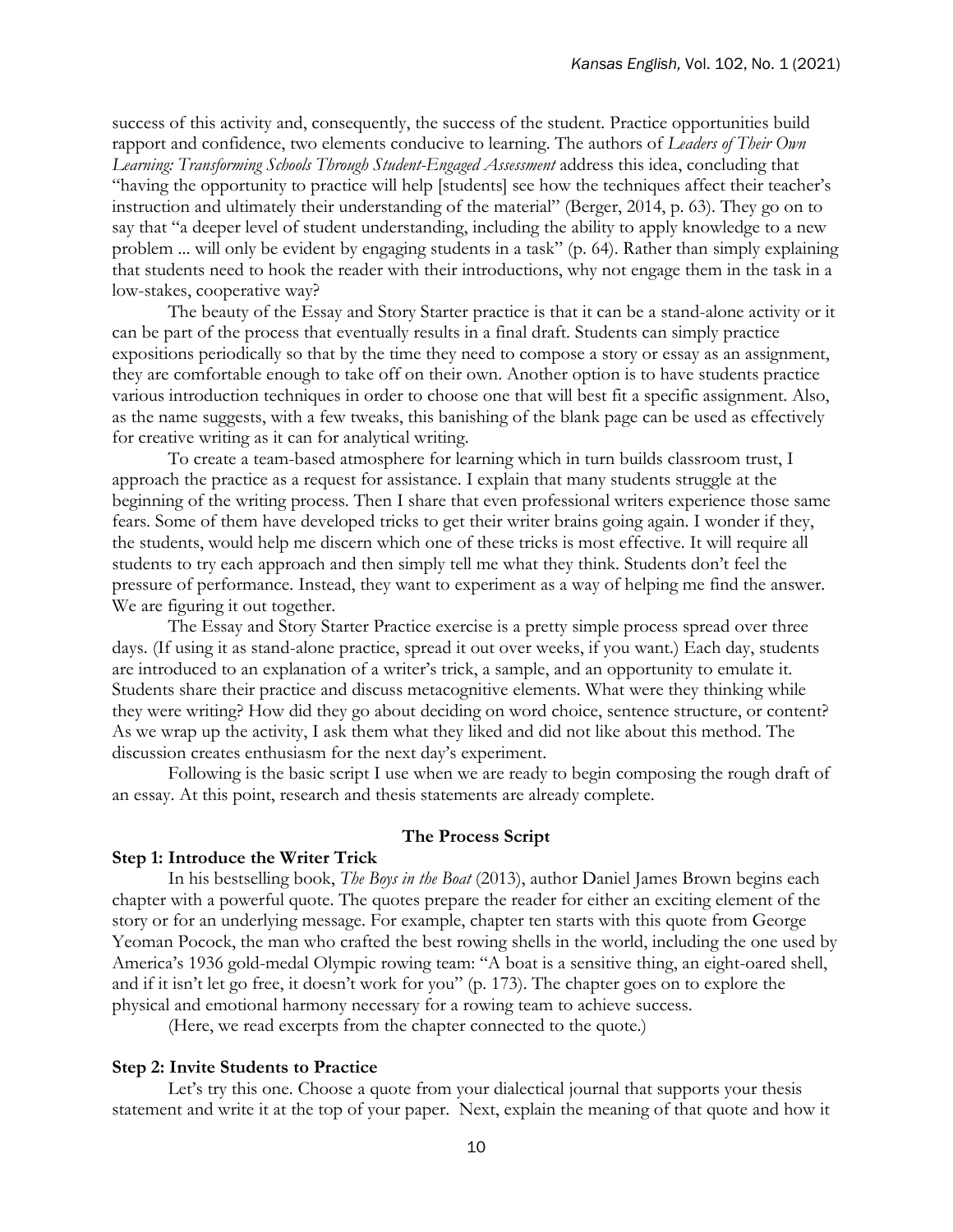relates to the position you take in your essay. Here's the cool thing about this kind of introduction. When you reach the conclusion of your essay, you can revisit that quote again, maybe with a new perspective. You can also try a conclusion that includes a different quote and explain/analyze it in relation to your position. Wouldn't that be cool to have your conclusion planned before you even start?

(If your students do not have dialectical journals, help them find a meaningful quote in another way.)

# **Step 3: Encourage Peer Sharing**

With a shoulder partner, share your practice. Be sure to do the following:

- Thank each other for sharing.
- Recognize at least one element in your partner's writing that works well.
- Discuss how you chose which quote to use.
- Talk through your thoughts during the writing process.
- Evaluate the effectiveness of this technique.
- One partner will share out to the class at least one take-away from your discussion.

## **Comments on the Process**

That is it. That is the process. When we finish, I ask students to hold on to their practice because we will try a new one the next day. At the end of the three days, each student reflects on which one he/she likes best and why. At this point, most students have a rough draft of an introductory paragraph they plan to use in their essays, and they are usually surprised by the lack of tumult involved in the process.

Practicing in a low-stakes situation emboldens students to continue taking risks and helps them understand the value in practice, even if some of it never makes it into the final essay. Additionally, the prompts prod students to consider the conclusion of their essays. My experience has been that when students practice the introduction with the ending in mind, they become excited about writing the entire essay, if for no other reason than that they will get to try out the conclusion they came up with during the low-stakes practice.

This same approach can easily be used for creative writing. In fact, I have found that once we practice the short story version of this activity, students begin paying much closer attention to exposition techniques in all the stories we study. The following tables present the samples and explanations for low-stakes introduction practice for both essays and creative fiction assignments.

| Anecdote:<br>Use a brief story that illustrates your position.                                           | From "The Singer solution to world poverty" by<br>Peter Singer                                                                |
|----------------------------------------------------------------------------------------------------------|-------------------------------------------------------------------------------------------------------------------------------|
| Consider relating only enough of the story to<br>intrigue the reader.                                    |                                                                                                                               |
|                                                                                                          | In the Brazilian film, Central Station, Dora is a retired<br>schoolteacher who makes ends meet by sitting at the station      |
| Reveal the rest in the conclusion. Another                                                               | writing letters for illiterate people. Suddenly, she has an                                                                   |
| possibility is to relate the story with one ending in<br>the intro but change the story to have a better | opportunity to pocket \$1,000. All she has to do is persuade a<br>homeless 9-year-old boy to follow her to an address she has |
| ending in the conclusion. The story can be                                                               | been given. (She is told he will be adopted by wealthy                                                                        |
| hypothetical or real. Consider which one will help<br>introduce and sum up your main points.             | foreigners.) She delivers the boy, gets the money, spends some<br>of it on a television set and settles down to enjoy her new |
|                                                                                                          | acquisition. Her neighbor spoils the fun, however, by telling                                                                 |
|                                                                                                          | her that the boy was too old to be adopted-he will be killed                                                                  |

# **Table 1. Essay Introduction Strategies**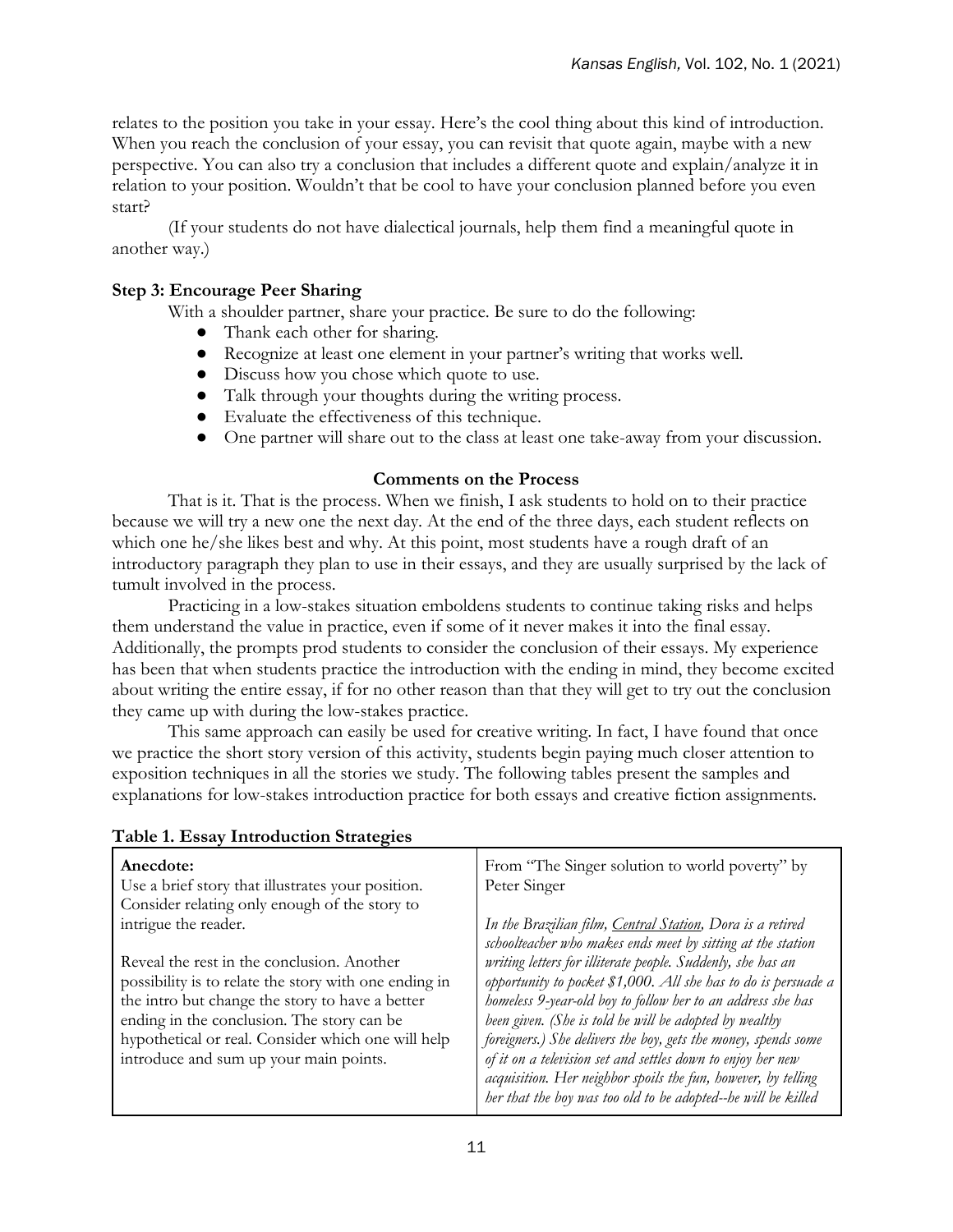|                                                                                                                                                                                                                                                                                                                                                                                                                                                                                                                                                         | and his organs sold for transplantation.                                                                                                                                                                                                                                                                                                                                                                                                                                                                                                                                                                                                                                                                                                |
|---------------------------------------------------------------------------------------------------------------------------------------------------------------------------------------------------------------------------------------------------------------------------------------------------------------------------------------------------------------------------------------------------------------------------------------------------------------------------------------------------------------------------------------------------------|-----------------------------------------------------------------------------------------------------------------------------------------------------------------------------------------------------------------------------------------------------------------------------------------------------------------------------------------------------------------------------------------------------------------------------------------------------------------------------------------------------------------------------------------------------------------------------------------------------------------------------------------------------------------------------------------------------------------------------------------|
| <b>Bold Quote:</b><br>Use a bold quote from the text or any other relevant<br>source. Explain the meaning of that quote and how<br>it relates to the position you take in your essay. In<br>your conclusion, revisit that quote again, maybe<br>with a new perspective. You can also try including a<br>different quote and explaining/analyzing it in<br>relation to your position.                                                                                                                                                                    | From chapter ten of The Boys in the Boat:<br>"A boat is a sensitive thing, an eight-oared shell, and if it<br>isn't let go free, it doesn't work for you." --George Yeoman<br>Pocock                                                                                                                                                                                                                                                                                                                                                                                                                                                                                                                                                    |
| <b>Rhetorical Question:</b><br>Yes, you can use this method. Make sure you don't<br>use first or second person in the question. In the<br>conclusion, revisit the question, and provide the<br>answer.                                                                                                                                                                                                                                                                                                                                                  | From "Why Women Have to Work" by Amelia<br>Warren Tyagi<br>Why are today's mothers working so hard, putting in long<br>hours at home and at the office? For the money.                                                                                                                                                                                                                                                                                                                                                                                                                                                                                                                                                                  |
| Definition:<br>Try this strategy if there is a controversial word or<br>one with multi-layered meanings central to your<br>position. Yes, you can use Webster's dictionary, but<br>it would be more impressive to provide your own<br>definition or understanding of the word. Then<br>explain how this word relates to your position. In<br>the conclusion, revisit the definition. You can<br>summarize how the word relates to your position.<br>Another option is to finetune your working<br>definition in light of any evidence you've presented. | From "The Loser Edit" by Colson Whitehead<br>If you have ever watched a reality TV show and said, He's<br>going home tonight,' you know what the 'loser edit' is. I<br>imagine it started as a matter of practicality. If you have 20<br>contestants, they can't all receive equal airtime. When an<br>obscure character gets the heave-ho, the producers have to<br>cobble together a coherent story line. Intersperse the snippets<br>across the hour, and we can identify sins and recognizable<br>human frailty that need to be punished The loser edit is<br>not just the narrative arch of a contestant about to be<br>chopped, or voted off the island, whatever the catchphrase is. It<br>is the plausible argument of failure. |

# **Table 2. Story Starter Strategies for creative writing assignments**

| Begin with the twist.<br>One of the best first lines in literature is from Franz<br>Kafka's The Metamorphosis. His character has<br>awakened and found that he has somehow been<br>turned into a bug. Try starting your story by<br>introducing the twist or the conflict. After the initial<br>sentence, write 2 - 3 more to explain what happened<br>to lead up to the twist/conflict or what happens<br>after the twist/conflict. | From The Metamorphosis by Franz Kafka<br>As Gregor Samsa was waking up from anxious dreams, he<br>discovered that in bed he had been changed into a monstrous,<br>verminous bug. |
|--------------------------------------------------------------------------------------------------------------------------------------------------------------------------------------------------------------------------------------------------------------------------------------------------------------------------------------------------------------------------------------------------------------------------------------|----------------------------------------------------------------------------------------------------------------------------------------------------------------------------------|
| Describe an item.                                                                                                                                                                                                                                                                                                                                                                                                                    | From "Ylla" by Ray Bradbury                                                                                                                                                      |
| Ray Bradbury used this strategy to ward off writer's                                                                                                                                                                                                                                                                                                                                                                                 | They had a house of crystal pillars on the planet Mars by the                                                                                                                    |
| block. He would choose an item and describe it in                                                                                                                                                                                                                                                                                                                                                                                    | edge of an empty sea, and every morning you could see Mrs. K                                                                                                                     |
| no more than 100 words, then have someone or                                                                                                                                                                                                                                                                                                                                                                                         | eating the golden fruits that grew from the crystal walls, or                                                                                                                    |
| something interact with that item to begin the                                                                                                                                                                                                                                                                                                                                                                                       | cleaning the house with a handful of magnetic dust which,                                                                                                                        |
| action.                                                                                                                                                                                                                                                                                                                                                                                                                              | taking all dirt with it, blew away on the hot wind.                                                                                                                              |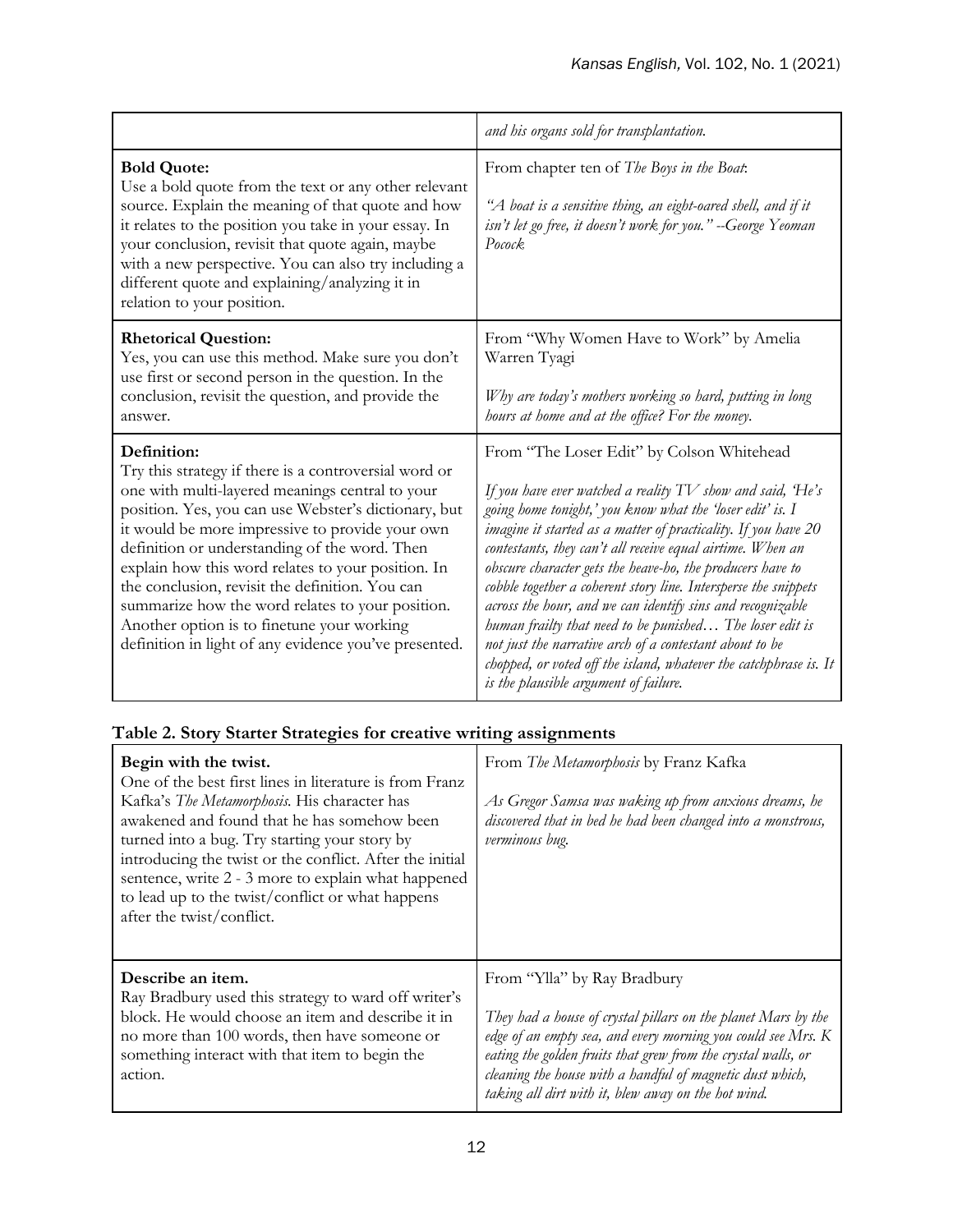| Drop into dialogue.<br>Many authors use this one, but Hemingway has<br>perfected it.                                                                                                                                                                                                                                                                                                   | From "Snows of Kilimanjaro" by Ernest<br>Hemingway                                                                                                                                                  |
|----------------------------------------------------------------------------------------------------------------------------------------------------------------------------------------------------------------------------------------------------------------------------------------------------------------------------------------------------------------------------------------|-----------------------------------------------------------------------------------------------------------------------------------------------------------------------------------------------------|
| Pretend you are overhearing a conversation. One of<br>the speakers just said something so intriguing that<br>you simply can't stop listening. You must find out<br>what in the world they are talking about. Try starting<br>your story in the middle of a salacious conversation.<br>Go back and forth a total of 4 times before<br>explaining the setting, characters, or situation. | The marvelous thing is that it's painless," he said. "That's<br>how you know when it starts."<br>"Is it really?"<br>"Absolutely. I'm awfully sorry about the odor though. That<br>must bother you." |
|                                                                                                                                                                                                                                                                                                                                                                                        | "Don't! Please don't."<br>"Look at them," he said. "Now is it sight or is it scent that<br>brings them like that?"                                                                                  |

# **Virtual Learning Transition**

Switching successful in-person lessons to a virtual classroom model can be tricky. Not every activity transitions well. Luckily, the transition of The Essay and Story Starter Practice comes with inherent benefits. Here's how I made the switch.

Using Google Slides, I create the same activity. The slide show consists of 3 instruction slides and enough blank slides for each student to claim one. Slide One introduces an explanation of the strategy. Slide Two provides an example. Slide Three instructs students to grab an empty slide, write his/her name at the top, and practice the technique.

# **Figure 1. Illustration of essay and Story Starter Slide One**

# **Explanation of Story Starter: Begin with the twist.**

Franz Kafka begins his classic story, The Metamorphosis, like this:

"As Gregor Samsa awoke one morning from uneasy dreams he found himself transformed in his bed into a monstrous vermin."

Notice how Kafka starts with the twist. His character has awakened and found that he has somehow been turned into a bug. Key words like uneasy dreams and monstrous vermin help set the tone. Important details like "one morning" and "transformed in his bed" add to the reader's understanding of time and place. Kafk includes just enough information to communicate to the reader that the setting is normal, but the twist is anything but.

Try starting your story by introducing the twist or the conflict. You can use one of the following sentence stems of something similar. After the initial sentence, write 2 - 3 more that explain what happened to lead up to the twist/conflict or what happens after the twist/conflict. Use the template below to emulate Kafka's story starter.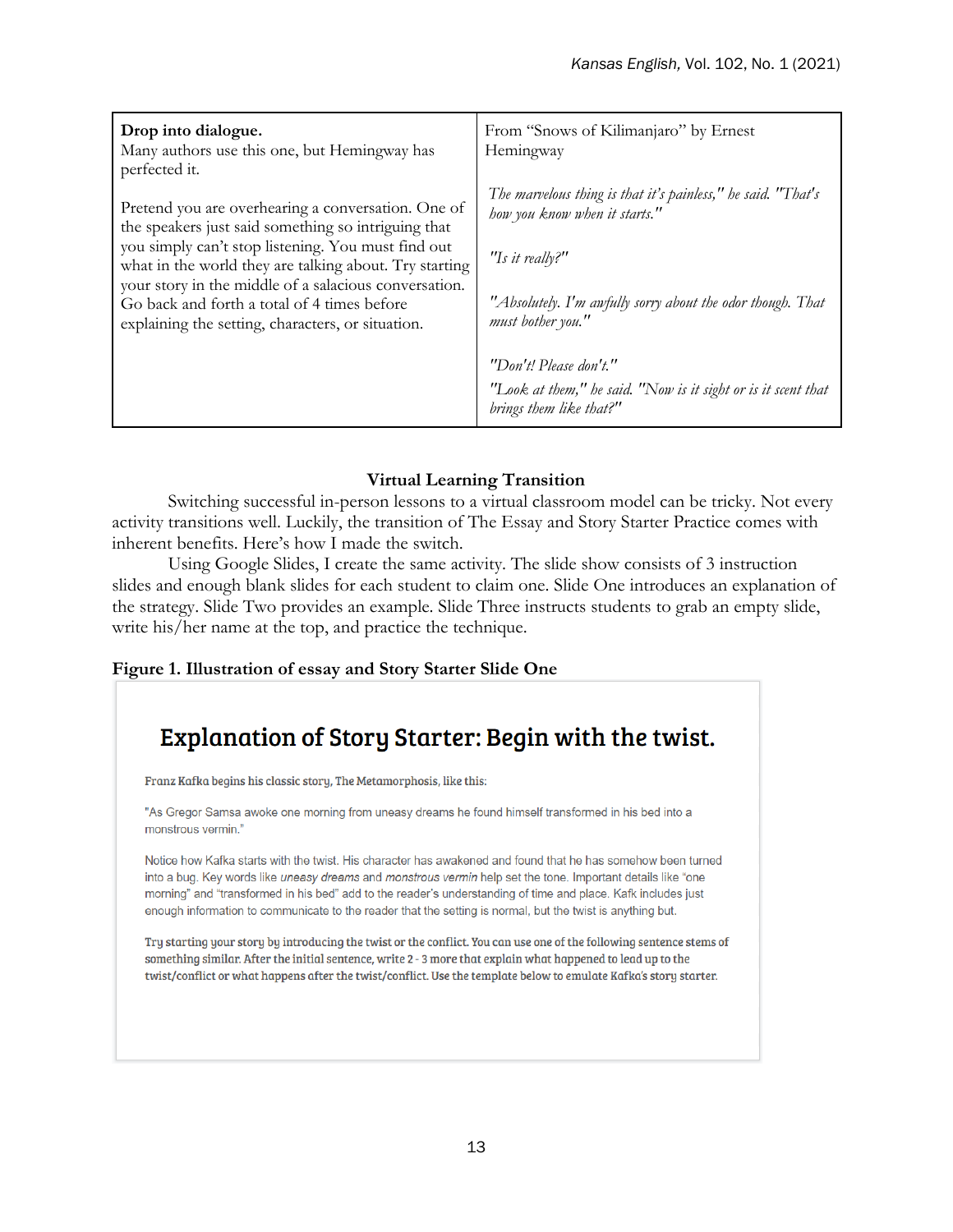**Figure 2. Illustration of Essay and Story Starter Slide Two**

# Sample of Story Starter: Begin with the twist.

Creating a template from Kafka's opening line helps with the emulation.

Template: As (your main character) (action verb) (prepositional phrase) he/she found (explanation of the twist).

Example from template: As Joe stepped into the elevator and pushed the 10 button, he found he hadn't selected a foor, but rather a time, ten years in the future.

If Kafka's template doesn't inspire you, try experimenting with one of the following sentence stems, or you can make up your own.

For three nights (explain a situation), but without warning, (Insert twist).

It was when Belinda discovered\_\_\_\_\_\_\_\_\_\_\_\_ that the trouble started.

Normally, I would never consider\_\_\_\_ \_\_\_\_\_; however when

**Figure 3. Illustration of Essay and Story Starter Slide Three**

# Instruction for Practice: Begin with the twist.

- Choose an empty slide
- Write your name on the slide.
- Practice this story starter technique.
- When you are done, read the other slides.
- Feel free to comment in the chat regarding practice slides that seem particularly effective.
- Also in the chat, tell me on a scale from 1 3 how likely you are to use this strategy and why. What did you like about it? What did you struggle with?
- Thank you for your engagement and feedback.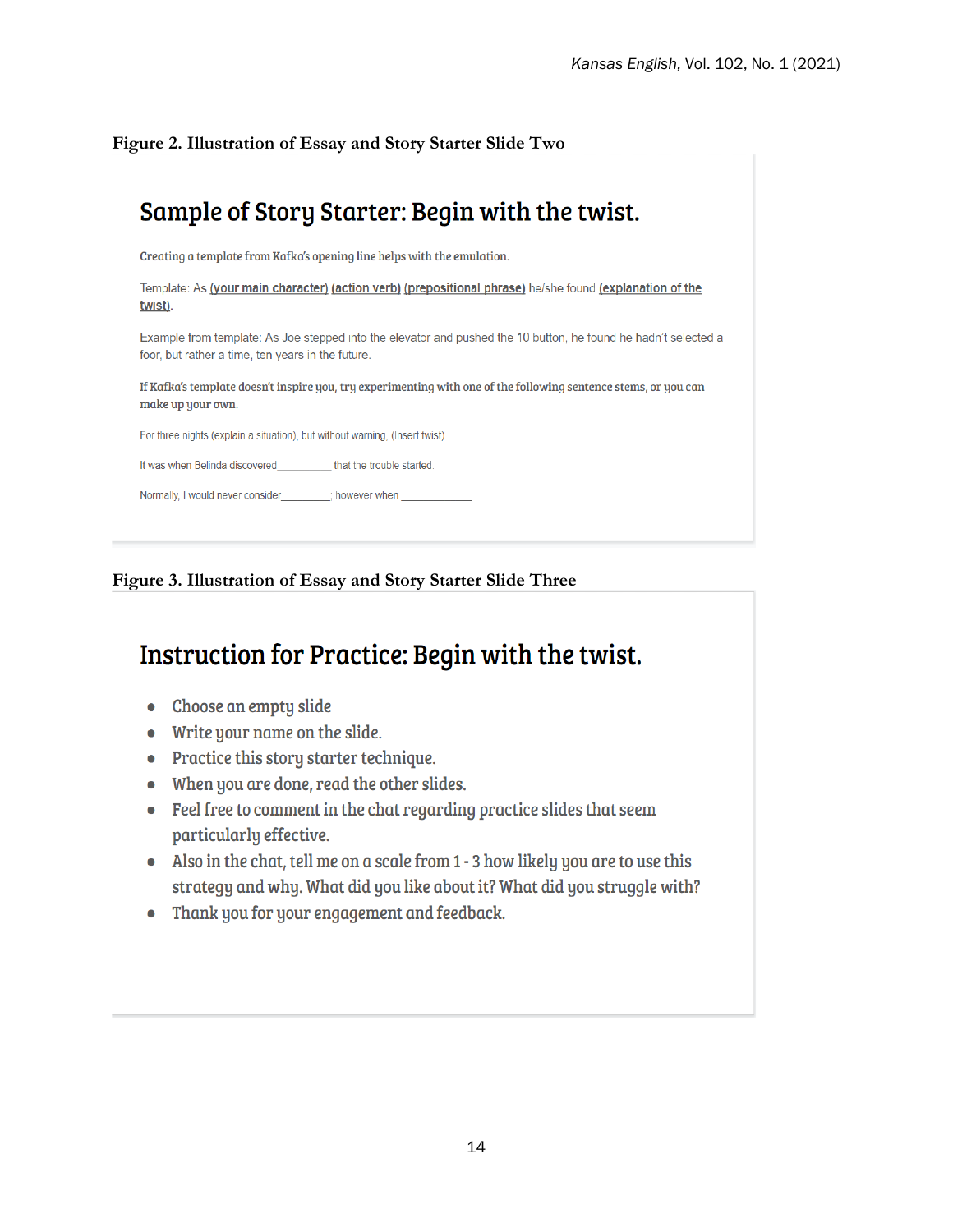#### **Figure 4. Illustration of Essay and Story Starter Student Sample**

# **Student Name**

Normally, I would never consider being friends with a ghost; however when I met this one I knew we would be friends. I woke up on a early Tuesday morning like normal. When my alarm clock rang at 6:15 am. I got up and grabbed my coffee and put my laptop away in my bag. I looked at the clock and saw it was 7:10. I had to hurry to work so I ran up the stairs because I forgot my keys. When I got upstairs I saw this friendly looking woman with my keys. I thought I was imagining it so I rubbed my eyes and looked again. The lady did not move and was holding my keys now. She handed me the keys and said did you forget anything else. What I didn't know was she was going to be my friend for the next 3 days. She helped me with anything I needed. When she disappeared I couldn't figure out if it was just my mind playing tricks.

While students practice on the slides, I watch their progress in Google Classroom. Seeing their writing process in real time benefits me in that I can assess where students become stuck. I comment as they write, helping them remember they cannot edit a blank page. This is just practice. We are all in this task together. I can also compliment and encourage their efforts.

Immediate feedback is only one of the virtual transition benefits. Additionally, the slide show method allows students to quickly read several peers' practice rather than sharing with only one other student. Even though the activity is for practice only, many students will go back and edit their own introductions after seeing particularly effective peer samples. The chat feature of the virtual classroom allows for public praise and sharing of metacognitive observations. Posting the Google Slides assignment on Google Classroom also means that students who are absent on the day we practice can still participate almost fully. The flexibility of this activity for paper/pencil, Google Slides, or Zoom classroom makes it a great one to use for nearly every learning environment. Each type of classroom offers its own set of benefits.

## **Conclusion**

You can't edit a blank page is one of my favorite teacher mantras. There are others. I've been known to repeat from Stephen King's *On Writing,* "Description is what makes the reader a sensory participant in the story" (2000, p. 173). I also like the one stating that writing is easy. All you have to do is sit down at a typewriter and bleed. That is another quote attributed to Hemingway with no real proof that he ever said it. A less macabre idea is Anne Lamott's "Almost all good writing begins with a terrible first effort" (1995, p. 25). None of these matter, however, without the original idea that you can't edit a blank page. This Essay and Story Starter Practice has helped my students time and again face the fear, banish the blank page, and prepare for the next step: the dreaded edit.

I'm sure Hemingway had something to say about that, too.

#### **References**

Bradbury, R. (1990). Ylla. In *The vintage Bradbury* (pp. 62-75). Random House. Brown, D. J. (2013). *The boys in the boat: Nine Americans and their epic quest for gold at the 1936 Berlin Olympics.* Penguin Books.